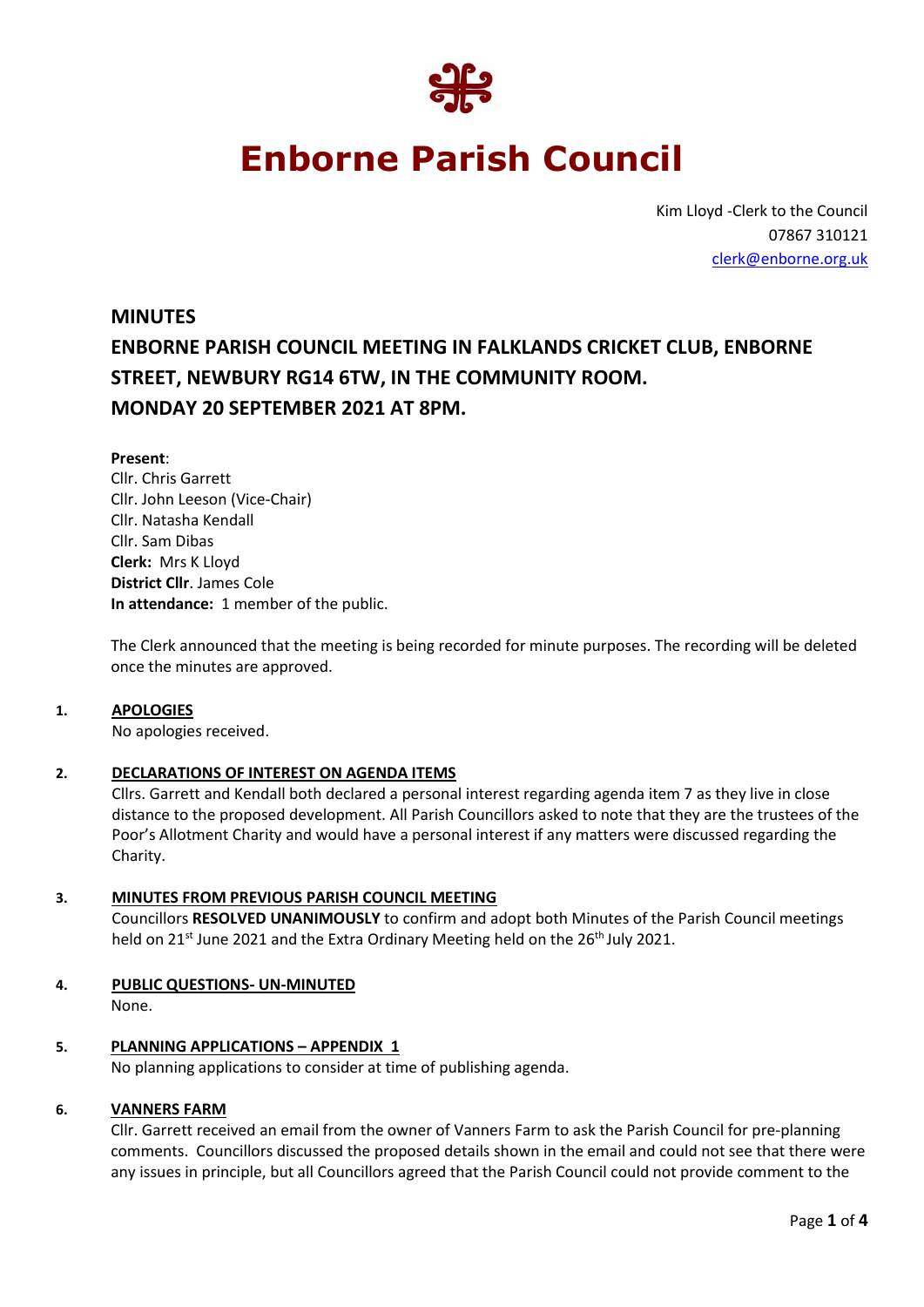owner at this stage. An official planning application must be received through the normal protocol and then advertised on an agenda for public consideration.

#### **7. COMMON FARM - WATERMILL BRIDGE**

Developers, Bewley Homes, are proposing a major, high density housing estate of up to 350 houses on the farmland between the River Enborne, the A343 Andover Road and the Newbury bypass. This approximately 40 acres of green fields, situated on the floodplain of the River Enborne, is part of the narrow strip of green space separating the conurbation of Newbury from the villages of Highclere and Woolton Hill in Hampshire.

Cllrs. Garrett and Leeson have attended the advertised public meetings that Bewley Homes have hosted. All Councillors agreed that Enborne Parish Council unanimously oppose to this proposed development. Cllr Garrett said he was told that it would be around late September to early November when a planning application is received, it will then be considered in a Parish Council meeting.

There is also a local group formed `Keep Washwater Rural' - please see the link for further updates. [www.keepwashwaterrural.co.uk](http://www.keepwashwaterrural.co.uk/)

#### **8. FINANCE**

Members **RESOLVED UNANIMOUSLY** to confirm the payments as shown in Appendix 1. The Cashflow was noted.

# **Statement of Accounts Accounts for Payment 20 September 2021**

Expenditure brought forward 21-22 £5,382.93 **Payments** Cheque Payee Amount **Description** No. **BACS** Kim Lloyd\* **July Salary BACS** Kim Lloyd \* **August Salary BACS** David Weller\* **Internal Auditor** £ 50.00 SO. Newbury Storage \* Storage - June £ 74.32 **SO** Unity Trust Bank\* £ 18.00 **Bank Charges SO** Newbury Storage \* Storage - July £ 74.32 Stephens Scown LLP \* **BACS** Poors Invoice £ 448.80 **BACS** Kim Lloyd September Salary Newbury Storage \* £ 74.32 **BACS** Storage - August  $* = PAID$ £ 2.015.48 **Receipts** £ **Total Receipts** ä, **Financial Position** Balance carried forward 31/03/21 £ 88,451.34 £ Income for year 21-22 to date. 12,975.78 Less payments for year 21-22 to date £7,398.41 **Total including Reserves** £ 94,028.71

The Clerk reminded Council that she donates agreed donations in December following the first and second precept payments. Cllr. Garrett reported that the Flower Show Event had been cancelled again this year and that no £350 donation was required.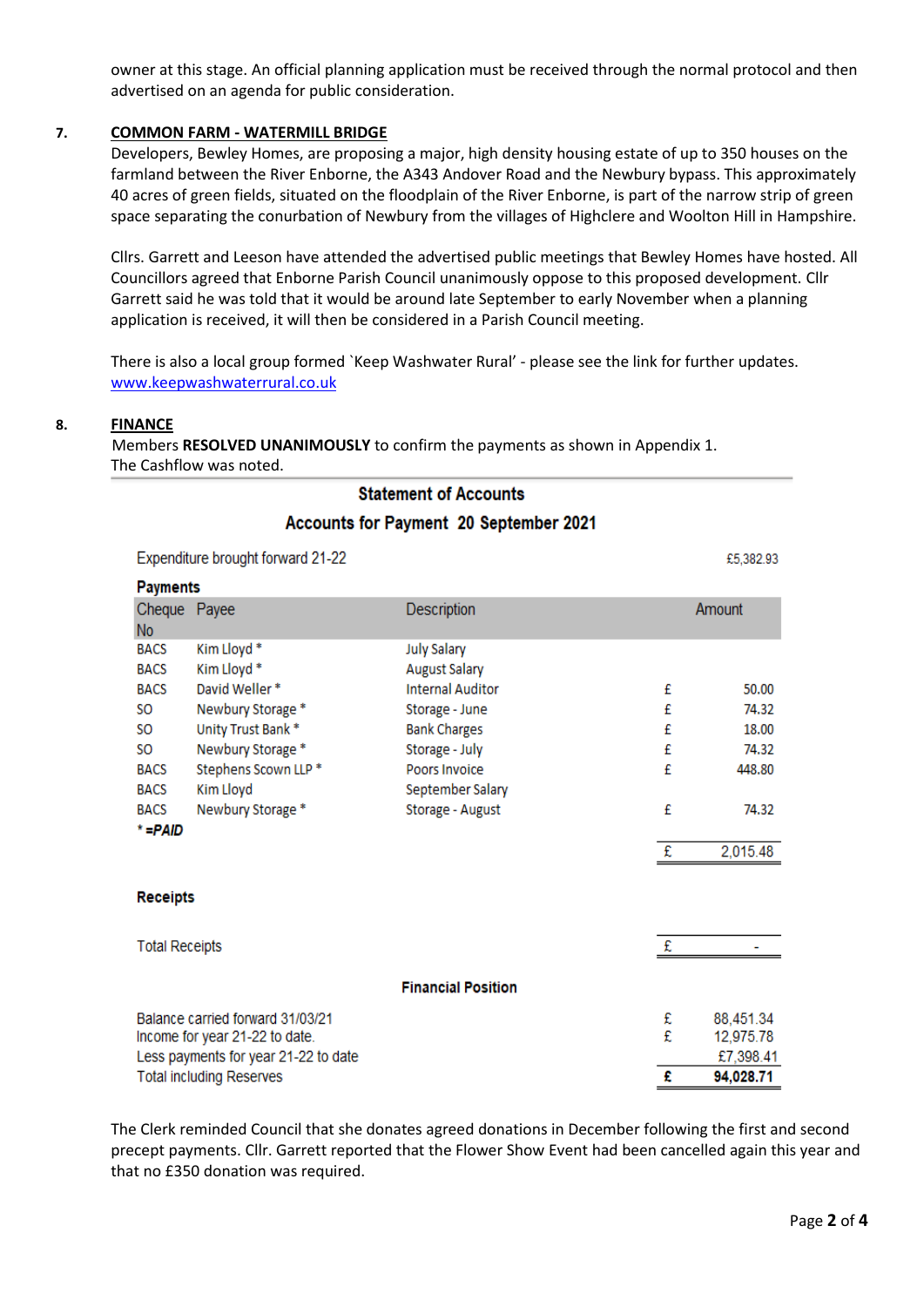Cllr. Leeson proposed that the grants be paid to Newbury Food Bank and to Fariclose Centre now rather than in December, Cllr. Garrett asked for the libraries donations to be paid now.

It was agreed the Clerk will pay all donations agreed on the 4<sup>th of</sup> January 2021, see minute 11, being the following.

Wash Common Library £250 Newbury Library £250 Citizens Advice Bureau £200 Newbury Food Bank £225 Fairclose Centre £225

Cllr. Garrett proposed requesting an intermediate external audit in 2022. The Clerk said this will need to be requested next March once the audit process begins for this account year. The current cost is £200 plus VAT.

#### **ACTION: Clerk**

#### **9. GATE TO ENBORNE SCHOOL PLAYING FIELD**

The Clerk reported that the Head of Enborne School had said following the submission of SPAR 1 form by the school requested from West Berkshire Council, it has been deemed that planning permission is likely before any move. This means another eight-week process. This process would involve highways making their own on-site assessment. Health and Safety and the Education planning came out and viewed last week. The citing for planning permission came in late in the middle of the summer break when work had already actually commenced to move it. The hedgerow had been cut back already. The fence was already being dug up, unfortunately the contractor had to be asked to stop once the school had received the extra notification from WBC.

Cllr. James Cole in the meeting said he would investigate this; the Clerk will forward the email to Cllr. Cole. **ACTION: Cllr. Cole.** 

#### **10. COUNCILLORS / CLERK / ANY FURTHER REPORTS/QUESTIONS**

**02/09** Email -West Berkshire Libraries / annual report 2020-21 was noted. **17/08** Local Climate Action Plan: The Greening Campaign 5th October Zoom meet at 7pm was noted. **04/08** Blossom into Spring project – An offer of free trees.

Cllr. Dibas reported following receiving the 'Blossom into Spring' Email, he asked the Councillors for their agreement to speak with the Church Warden regarding the offer of free trees. The Church Warden said the Churchyard would very much benefit from a memorial replacement tree next to the bench in the churchyard. The tree in mind to replace the old one is a Japanese blossom.

The Clerk received a wildflower pack of seeds with a wildflower glossary guide from WBC in association with BBOWT (Berks. Bucks, Oxon Wildlife Trust). WBC are working on a wildflower verge incentive. Cllr. Cole reported that the person who is managing this alongside WBC could attend a Parish Council meeting to provide a talk on the process. The Clerk said she had already spoken to him regarding another parish and Cllr. Cole said he would email the person to get in touch with EPC.

**03/08** Western VAS on Washwater. The Councillors would confirm if the Vehicle Activated Sign is now repaired after being reported to WBC **ACTION. Clirs. ACTION. Clirs. ACTION.** Clirs. SID booking Portal are now open for bookings which needs booking through the Clerk. The Clerk reminded Councillors they need to trained.

#### **11. DATE OF NEXT MEETING**

The date of the next Parish Council meeting is on Monday 15<sup>th</sup> November 2021.